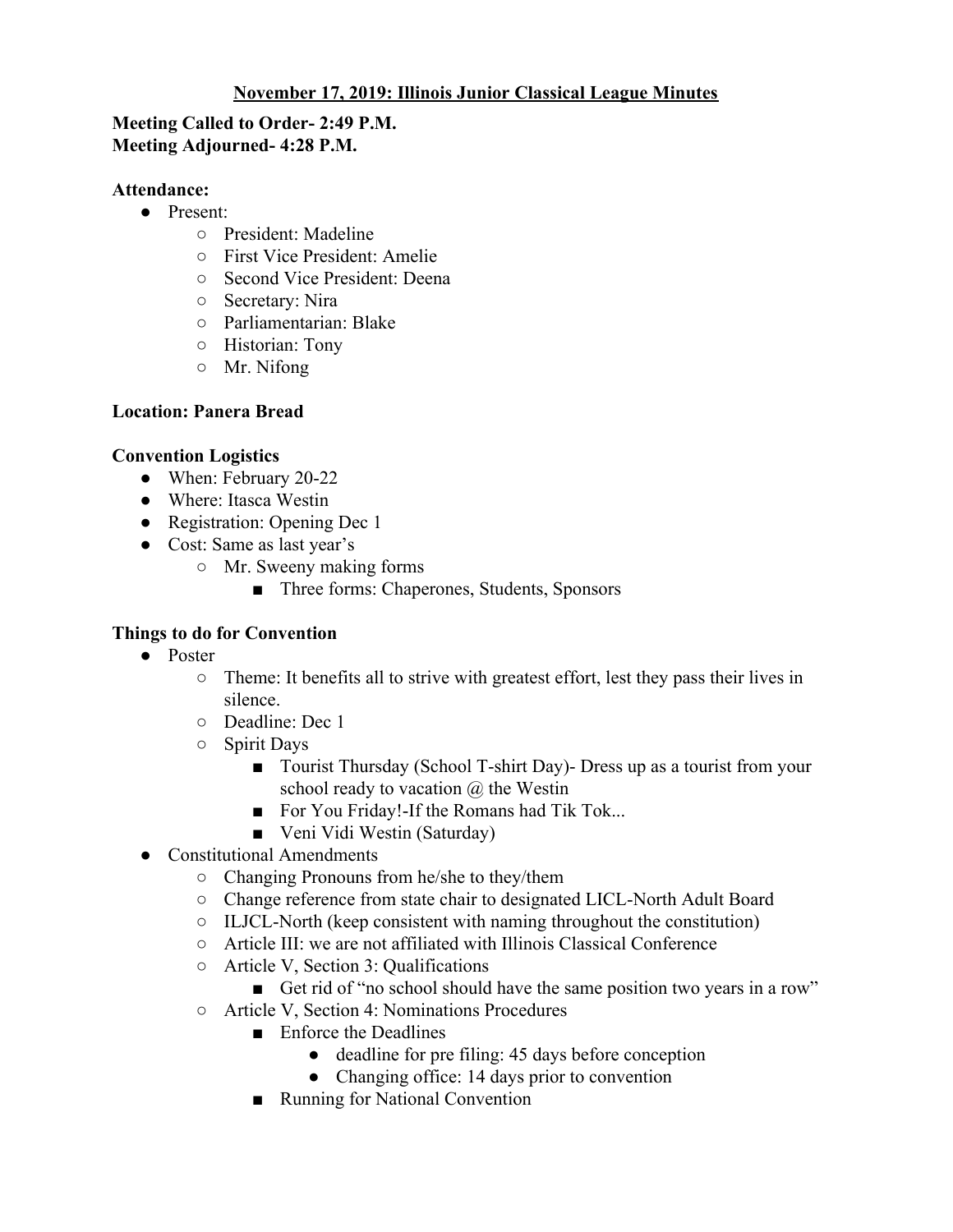- State chairs will decide what action to take if someone wishes to run for a state of emergency
- Add: You don't have to be on state board to run for national office
- Specify last sentence: special considerations for members of IJCL South running for national office
	- Get rid of "special considerations"
- Article V, Section 7
	- Removal of Officer:
		- Simple majority: 3 votes
		- Get rid of "mail" and add via "by verifiable means"
- Article VI
	- Definition of a Quorum
		- Remove Article VI if the word "quorum" is not found anywhere else in the constitution
- Article VII
	- Remove Section 1A
- Article VIII
	- Change "business session" to "delegations"
	- Add "of votes cast"
- Article IX
	- Get rid of "not"
- Amendments to Bylaws
	- Section 1: Good Standing
		- Fix grammatical error
	- Section 2: Dues
		- Change from \$1.00 to \$2.00 for membership
		- Cut "long distance learners"
	- Section 3: Subscription to *Nuntius*
		- This section has been removed
	- Section 4: Conventions
		- Get rid of "Whenever possible the site of the convention...in four years."
		- Specify how we announce the dates of Convention
			- Website
	- Section 5: Duties of the Officers
		- President
			- A.2.b change to "all chapter officers"
			- $\bullet$  A.2.c scrap this section
			- A.4 get rid of "the host location's convention chair" and add "the rest of the Executive Board"
				- Get rid of "host location"
			- A.4.b get rid of this section
		- First Vice President
			- 2. Get rid of "program workshops" and add "Executive Board"
			- 5. Move to communications coordinator
		- Second Vice President